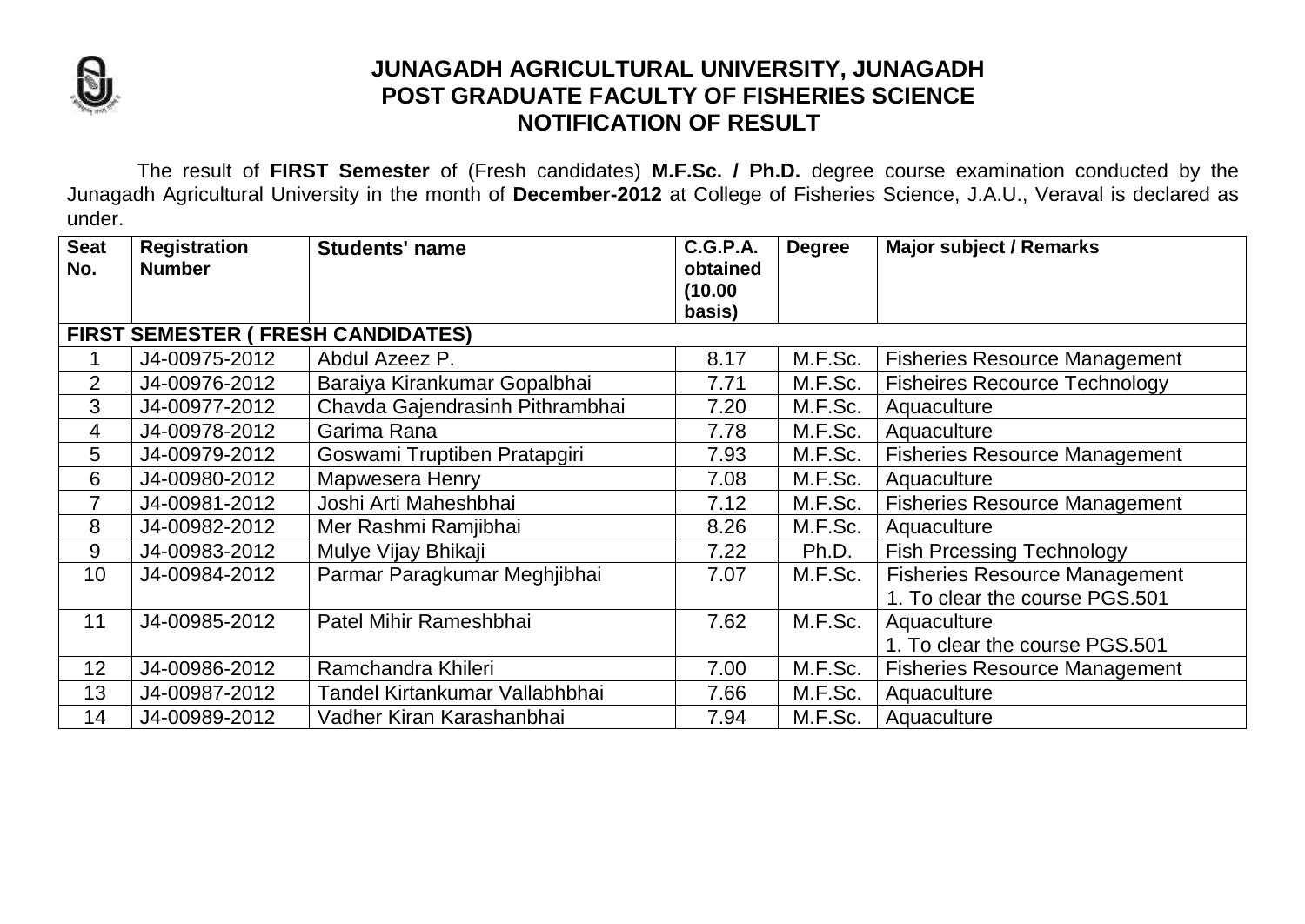## **JUNAGADH AGRICULTURAL UNIVERSITY, JUNAGADH POST GRADUATE FACULTY OF FISHERIES SCIENCE NOTIFICATION OF RESULT**

The result of **THIRD & FIFTH** Semester of (Fresh candidates) **M.F.Sc. / Ph.D.** degree course examination conducted by the Junagadh Agricultural University in the month of **December-2012** at College of Fisheries Science, J.A.U., Veraval is declared as under.

| <b>Seat</b>                        | <b>Registration</b> | <b>Students' name</b>                    | <b>C.G.P.A.</b>     | <b>Degree</b> | <b>Major subject / Remarks</b>            |  |  |  |
|------------------------------------|---------------------|------------------------------------------|---------------------|---------------|-------------------------------------------|--|--|--|
| No.                                | <b>Number</b>       |                                          | obtained<br>(10.00) |               |                                           |  |  |  |
|                                    |                     |                                          | basis)              |               |                                           |  |  |  |
| THIRD SEMESTER ( FRESH CANDIDATES) |                     |                                          |                     |               |                                           |  |  |  |
| 1                                  | J4-00945-2011       | <b>Brahmane Vishnukumar</b>              | 7.79                | M.F.Sc.       | <b>Fisheries Resource Management</b>      |  |  |  |
|                                    |                     | Tukaram                                  |                     |               |                                           |  |  |  |
| $\overline{2}$                     | J4-00946-2011       | Chaudhari Swati Hasamukhbhai             | 7.14                | M.F.Sc.       | Aquaculture                               |  |  |  |
| 3                                  | J4-00947-2011       | Gohel Jayshree Khimji                    | 7.89                | M.F.Sc.       | <b>Fish Processing Technology</b>         |  |  |  |
| 4                                  | J4-00948-2011       | Ishaakani Ajaj Haji                      | 7.35                | M.F.Sc.       | Aquaculture                               |  |  |  |
| 5                                  | J4-00949-2011       | Kadri Rais Ahmad Mahmad                  |                     |               |                                           |  |  |  |
|                                    |                     | Amin                                     | 7.53                | M.F.Sc.       | <b>Fish Processing Technology</b>         |  |  |  |
| 6                                  | J4-00950-2011       | Lende Smit Ramesh                        | 6.95                | M.F.Sc.       | Aquaculture                               |  |  |  |
| $\overline{7}$                     | J4-00951-2011       | Mahida Parvez Jilani                     | 7.36                | M.F.Sc.       | Aquaculture                               |  |  |  |
| 8                                  | J4-00953-2011       | <b>Shabir Ahmad Dar</b>                  | 8.50                | Ph.D.         | <b>Fisheries Resource Management</b>      |  |  |  |
| 9                                  | J4-00954-2011       | Sikotariya Kishorkumar                   |                     |               |                                           |  |  |  |
|                                    |                     | Mandanbhai                               | 7.67                | M.F.Sc.       | <b>Fisheries Resource Management</b>      |  |  |  |
| 10                                 | J4-00955-2011       | Solanki Vipulkumar Mulajibhai            | 7.03                | M.F.Sc.       | Aquaculture                               |  |  |  |
| 11                                 | J4-00956-2011       | Solanki Yogesh Bhagubhai                 | 5.39                | Ph.D.         | Aquaculture                               |  |  |  |
| 12                                 | J4-00957-2011       | Sumara M.Ayaz Kalu                       | 7.07                | M.F.Sc.       | Aquaculture                               |  |  |  |
| 13                                 | J4-00958-2011       | <b>Temkar Ganesh Shankar</b>             | 8.48                | M.F.Sc.       | <b>Fisheries Resource Management</b>      |  |  |  |
|                                    |                     | <b>FIFTH SEMESTER ( FRESH CANDIDATE)</b> |                     |               |                                           |  |  |  |
| 1                                  | J4-00754-2010       | <b>Ashfaq Mohi Ud Din</b>                | 5.41                | M.F.Sc.       | Aquaculture                               |  |  |  |
|                                    |                     |                                          |                     |               | 1. On academic probation as per P.G. Rule |  |  |  |
|                                    |                     |                                          |                     |               | No. $5.4(f)$                              |  |  |  |